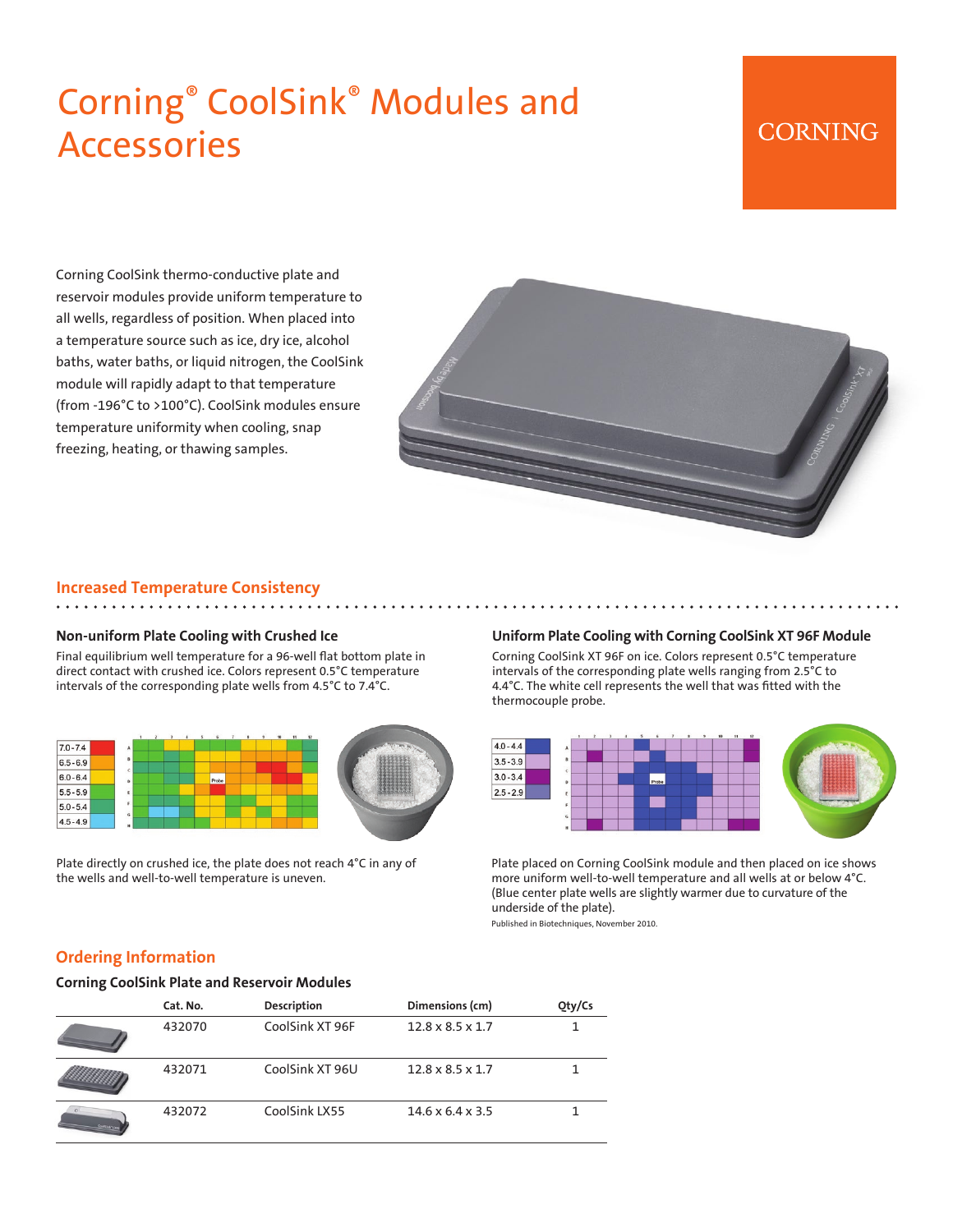# Corning® ThermalTray™ Platform

Corning ThermalTray thermo-conductive platforms support Corning CoolRack® and Corning CoolSink® sample modules in liquid temperature sources such as melting ice, water baths, and liquid nitrogen. Made of the same highly conductive alloy as CoolRack and CoolSink modules, ThermalTray platforms conduct the source temperature to the CoolRack or CoolSink and, ultimately, to your samples.

The stable, sturdy design makes them ideal for processing temperature-sensitive samples in melted ice baths or liquid nitrogen. All modules may be autoclaved, high heat sterilized, or decontaminated with bleach, alcohol, or other disinfectants or lab detergents.



## **Thermo-conductive Modules Versatility and Performance**



#### **On Ice**

- ◗ Adapts from ambient (25˚C) to <4˚C in 60 to 90 seconds\*
- ◗ Samples and labels stay dry, organized
- ◗ Hours of ice cooling without direct ice contact
- ◗ Reproducible method





### **In Liquid Nitrogen (LN2)**

- ◗ Adapts from ambient (25˚C) to approximately -150˚C in approximately 12 to 14 minutes\*
- ◗ Vapor barrier protects from ambient air
- ◗ Samples are upright and organized as they freeze
- No direct contact between samples and LN<sub>2</sub>
- ◗ Reproducible method



### **Ordering Information**

#### **Corning ThermalTray Thermo-conductive Platforms**

| Cat. No. | Dimensions (cm)               | <b>Recommended Application</b>                            | Qty/Cs |
|----------|-------------------------------|-----------------------------------------------------------|--------|
| 432073   | $28.0 \times 14.0 \times 3.2$ | Slim low profile platform recommended for liquid nitrogen |        |
| 432074   | $28.0 \times 14.0 \times 5.1$ | Low profile platform recommended for use in ice pan       |        |
| 432075   | 35.0 x 22.5 x 11.4            | High profile platform recommended for water baths         |        |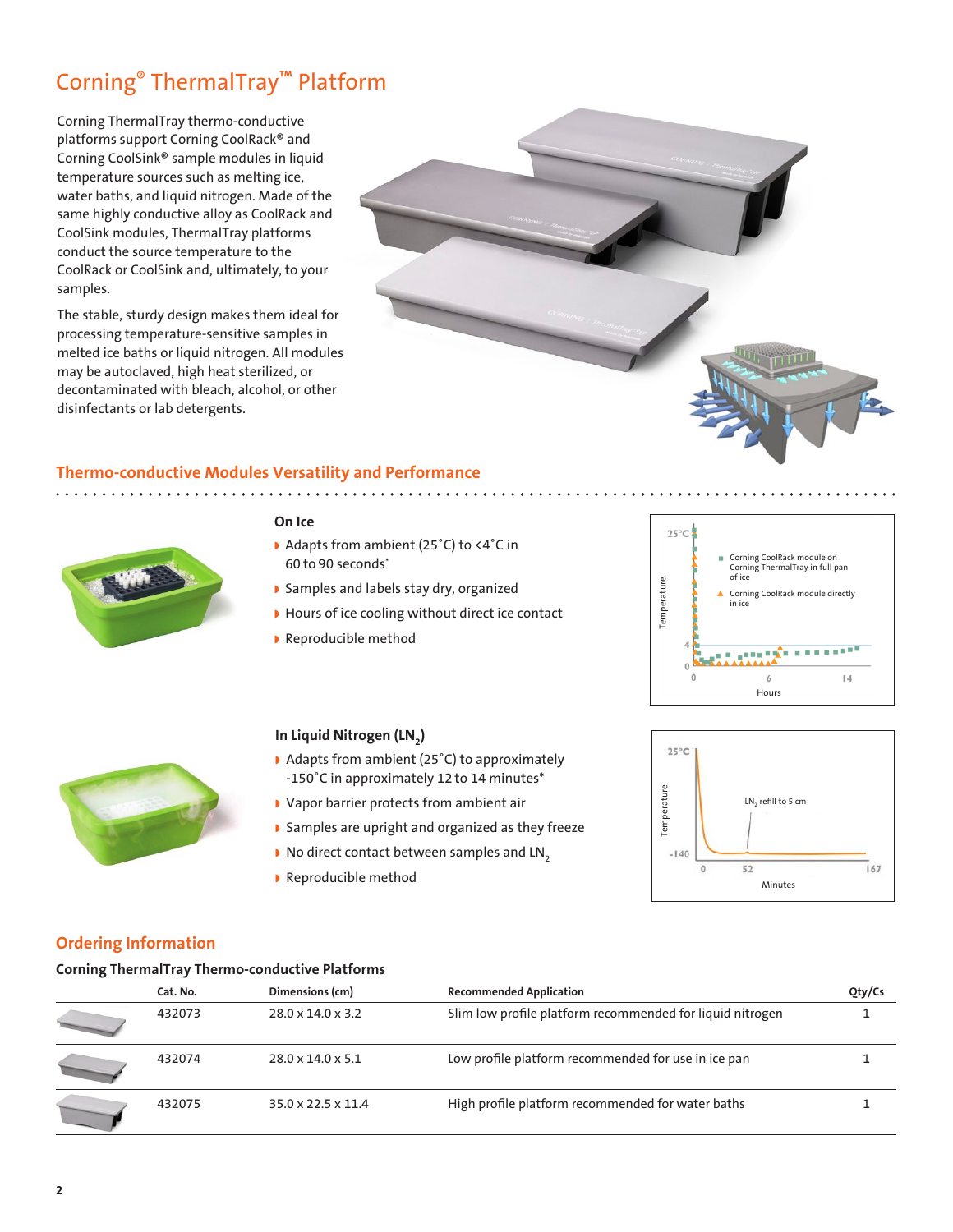# Corning® Ice Pans and Buckets

Ideal for use with ice, dry ice (-78°C), liquid nitrogen (-196°C), alcohol or saline solutions, or warm solutions (+93°C). Non-toxic, multipurpose, recyclable ethyl-vinyl acetate (EVA) foam containers. Will not sweat, leak, or skid on bench. Available in five sizes and seven vibrant colors.



## **Ordering Information**

**Corning Ice Pans and Buckets**

|                                     |                                                   | Color/Cat. No. |                             |               |        |             |              |        |
|-------------------------------------|---------------------------------------------------|----------------|-----------------------------|---------------|--------|-------------|--------------|--------|
| <b>Size</b>                         | <b>Dimensions</b><br>$(L \times W \times H)$ (cm) | <b>Purple</b>  | <b>Lime</b><br><b>Green</b> | <b>Orange</b> | Pink   | <b>Blue</b> | <b>Green</b> | Red    |
| Ice pan, mini, 1L                   | $15.9 \times 15.9 \times 9.5$                     | 432121         | 432119                      | 432118        | 432120 | 432116      | 432115       | 432117 |
| Ice pan, midi, 4L                   | $31.1 \times 22.2 \times 11.4$                    | 432109         | 432107                      | 432106        | 432108 | 432104      | 432103       | 432105 |
| Ice pan with lid,<br>midi, 4L       | 35.0 x 22.5 x 11.4                                | 432114         | 432112                      | 432111        | 432113 | 432110      |              |        |
| Ice pan, maxi, 9L                   | 40.6 x 31.8 x 11.4                                | 432099         | 432097                      | 432096        | 432098 | 432094      | 432093       | 432095 |
| Ice pan with lid,<br>maxi, 9L       | 44.5 x 32.5 x 11.4                                | 432102         | 432101                      |               |        | 432100      |              |        |
| Ice bucket with lid,<br>round, 2.5L | Top Diameter: 24.1<br>Height: 12.1                | 432135         | 432133                      | 432132        | 432134 | 432129      | 432130       | 432131 |
| Ice bucket with lid,<br>round, 4L   | Top Diameter: 26.0<br>Height: 18.4                | 432128         | 432126                      | 432125        | 432127 | 432123      | 432122       | 432124 |

## **Corning Cryogenic Vial Grippers**

Cryogenic vial grippers feature a unique design to grasp internal or external-thread cryogenic vials. Grippers enable easy sorting and moving of vials while maintaining sterility and protecting fingers from frozen vials, dry ice, and liquid nitrogen.



| Cat. No. | Description                                 |
|----------|---------------------------------------------|
| 432136   | Cryogenic vial grippers, multi-color (5/cs) |